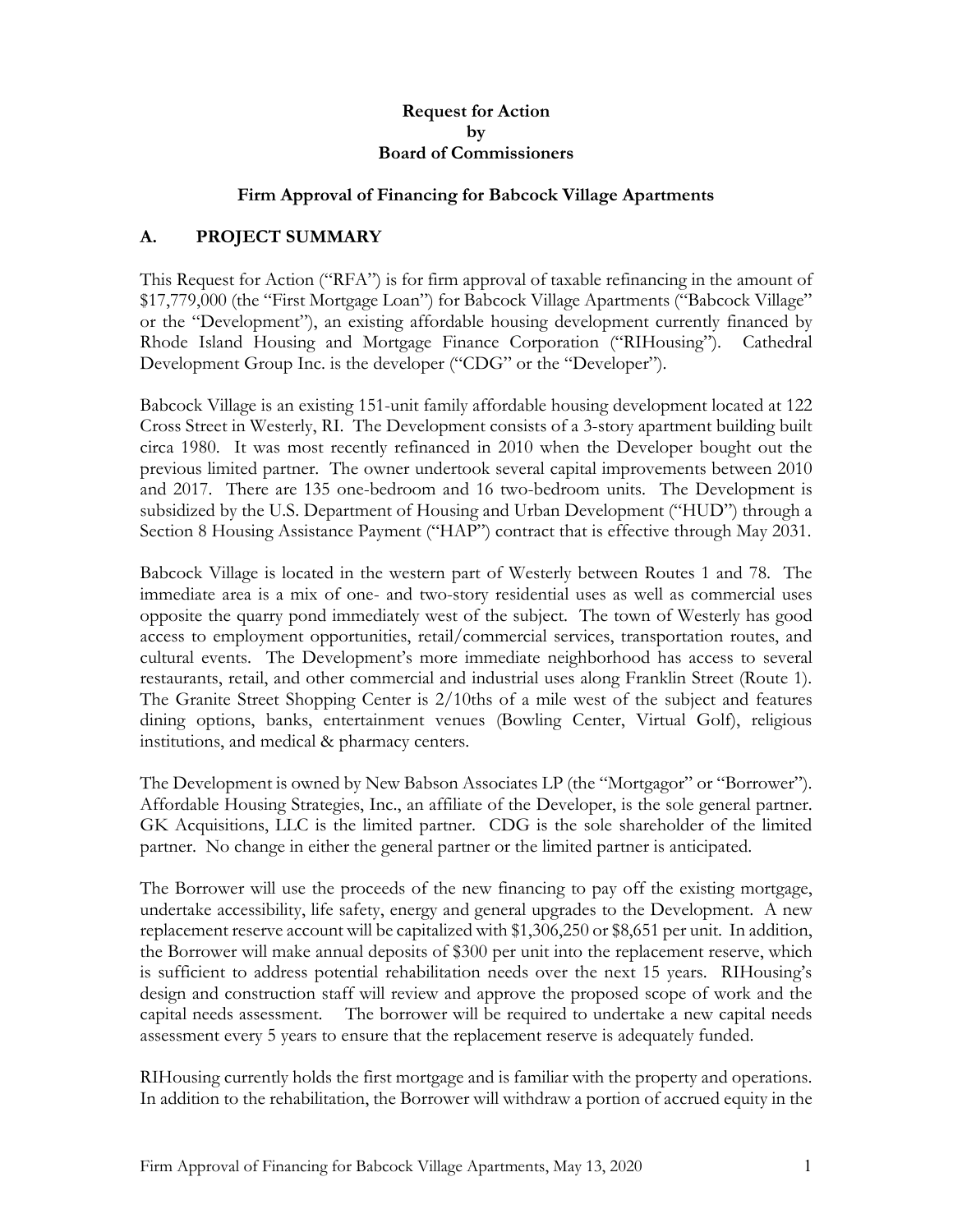Development. The proposed refinancing is consistent with RIHousing's taxable loan program that has replaced the Treasury-HUD Federal Financing Bank ("FFB") HFA Multifamily Risk Sharing Loan Financing Initiative which was suspended by HUD in 2018. As part of the underwriting process, staff has determined that the Development meets RIHousing's requirements. Broadly, this review included:

- Compliance with HUD's requirements
- Demonstrated responsible long-term ownership and management of the property
- A 20-year HAP Contract
- Adequately funded replacement and operating reserves
- Low vacancy rates
- Consistency with RIHousing's standard underwriting requirements
- Financially beneficial to RIHousing
- Execution of a new 40-year affordability agreement

The Development currently has a perpetual affordability agreement, which will be renewed as part of this transaction. RIHousing will receive an origination fee of \$227,790 at closing and the Borrower will cover the cost of issuance fees associated with the financing.

RIHousing commissioned an appraisal seeking the as-is value assuming the lower of market rents or the current HAP rents. The proposed loan is underwritten to the current market rents, which are less than the HAP rents.

This RFA is for firm approval of taxable refinancing in an amount of up to \$17,779,000 for the Development.

# **B. RECOMMENDATION**

The attached resolution for firm approval of taxable refinancing for the Development is recommended for approval subject to the following:

- Approval by RIHousing of the final scope of the rehabilitation work.
- Approval by RIHousing of construction specifications and supporting construction documentation for the scope of rehabilitation work.
- FHA Risk Sharing approval from HUD for a minimum of 50% of the first mortgage.
- Completion of all items required for firm commitment and closing in accordance with normal underwriting and processing requirements.

# **C. ATTACHMENTS**

- **A.** Development Summary
- **B.** Term Sheet
- **C.** Resolution
- **D.** Site Location Map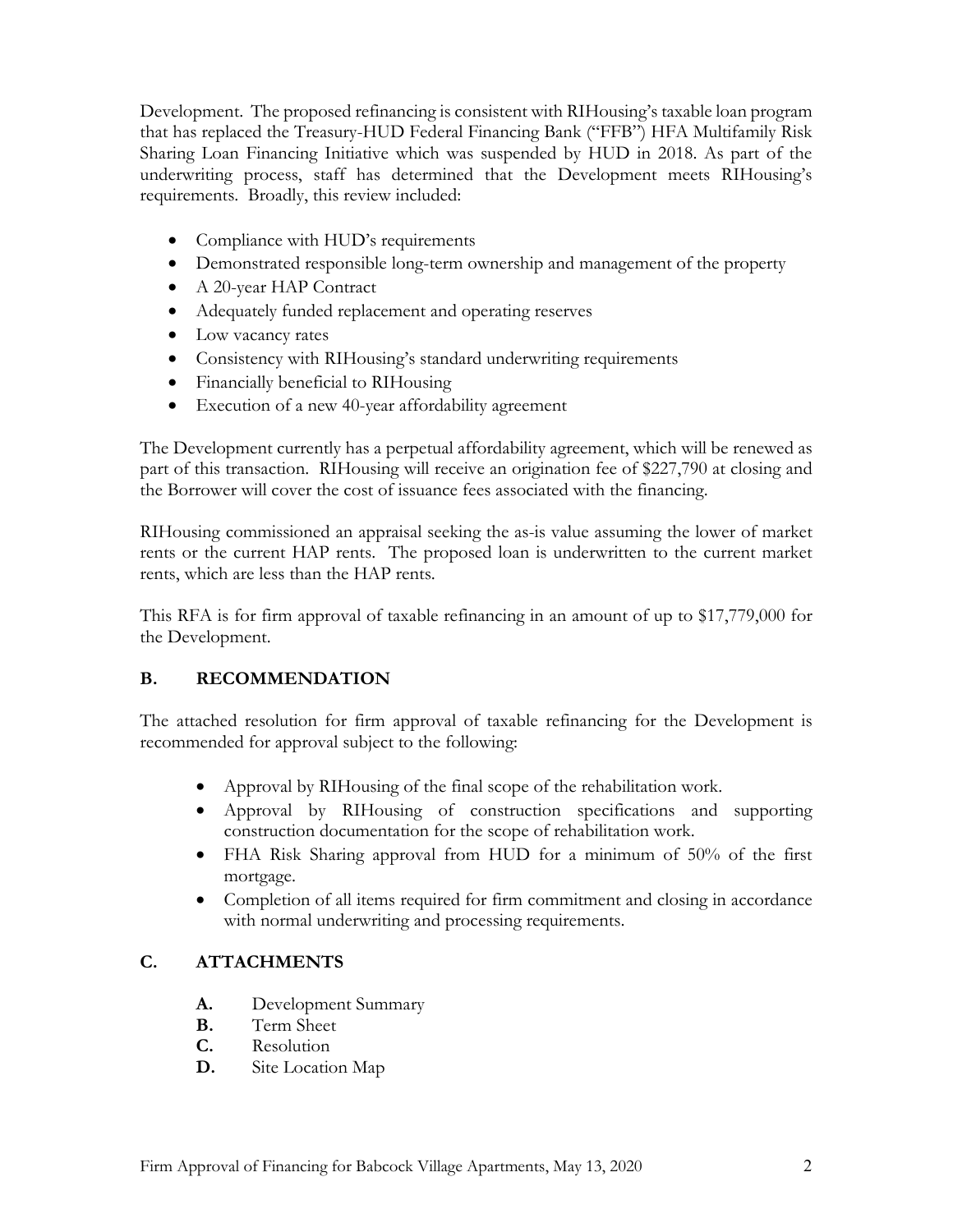### **ATTACHMENT A Development Summary**

| 1. | <b>Borrower:</b>         | New Babson Associates, LP<br>$c/o$ Cathedral Development Group, Inc.<br>5 Cathedral Square<br>Providence, RI 02903 |
|----|--------------------------|--------------------------------------------------------------------------------------------------------------------|
| 2. | Developer:               | Cathedral Development Group, Inc.<br>5 Cathedral Square<br>Providence, RI 02903                                    |
| 3. | Legal:                   | Gina Illiano, Esq.<br>5 Cathedral Sq.<br>Providence, RI 02903                                                      |
| 4. | <b>Management Agent:</b> | Property Advisory Group, Inc.<br>5 Cathedral Square<br>Providence, RI 02903                                        |

### **B. Development Team Qualifications**

*Borrower/Developer/Management Agent:*

**A. Development Team**

Cathedral Development Group, Inc. ("CDG") is a Rhode Island-based real estate owner and management company. They control the general partner interest in approximately ten Section 8 developments financed by RIHousing and they have proactively preserved most of their portfolio with RIHousing through its various preservation programs. Their identity of interest management company is Property Advisory Group ("PAG"). They are an experienced management agent providing services to its developments. CDG, PAG and Guardian Property Management, another affiliated property management company, own and operate other developments in Rhode Island, New York, Delaware, Wisconsin and Arizona.

*Legal*

Legal counsel for the Developer in this transaction will be Gina Illiano, Esq. Ms. Illiano has been engaged in the representation of various corporations, partnerships, as well as state and municipal departments and agencies, in complex commercial-litigation matters and transactions as well as commercial and residential real-estate transactions. Ms. Illiano has worked on previous RIHousing financed transactions.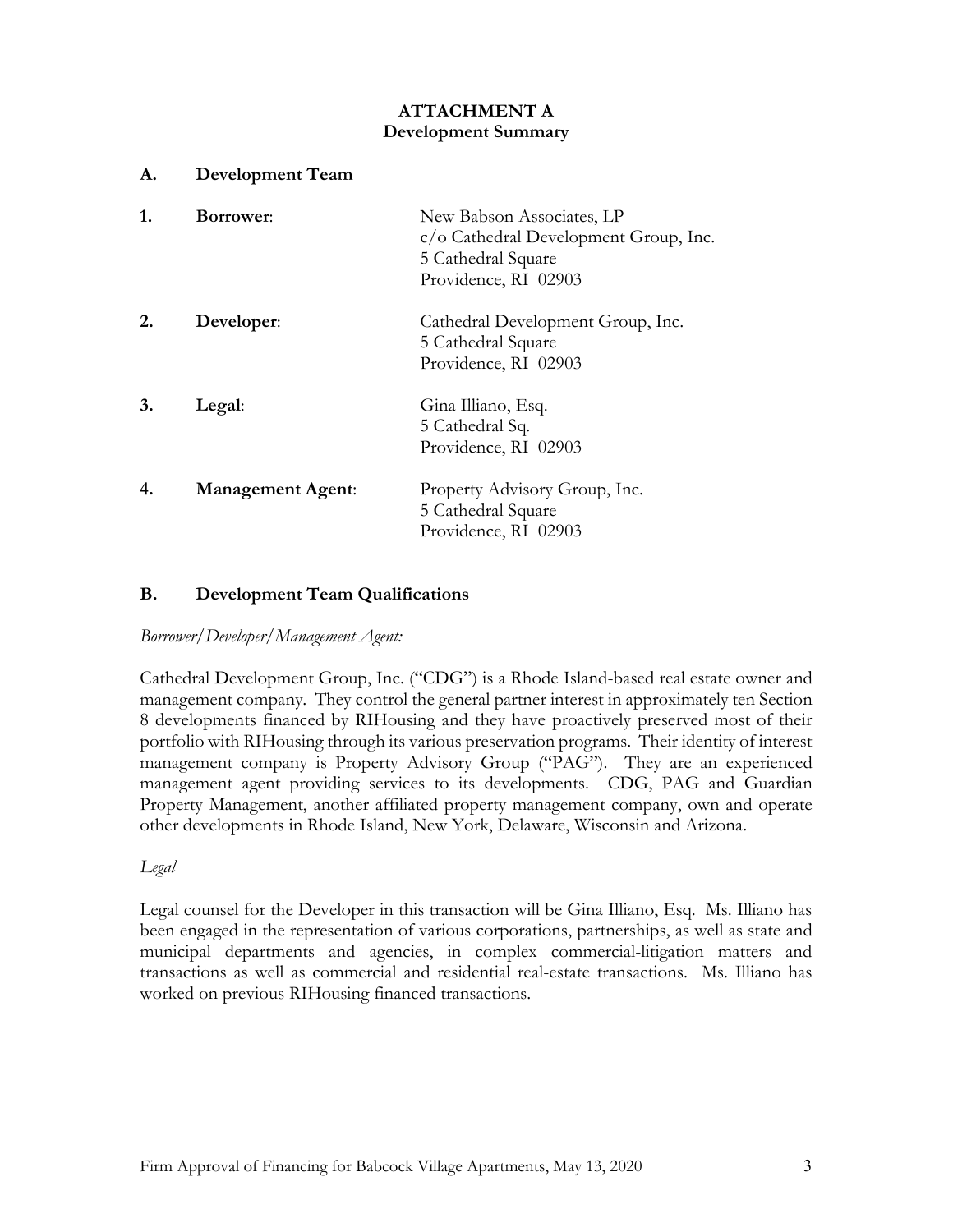| <b>Bedroom</b><br><b>Size</b> | Number | <b>Gross HAP</b><br>Rent | <b>Gross Market</b><br>Rent | Gross<br>Underwriting<br>Rent |
|-------------------------------|--------|--------------------------|-----------------------------|-------------------------------|
|                               | 135    | \$1,278                  | \$1,310                     | \$1,278                       |
|                               | 15     | \$1,484                  | \$1,525                     | \$1,484                       |
|                               |        | $\mathcal{S}()$          | \$1,525                     | \$0                           |
| Total                         | 151    | \$194,790                | \$201,250                   | \$194,790                     |

## **C. Unit Distribution and Revenue**

The new financing has been sized based on the HAP rents, which have been determined to be less than the market rents through an appraisal commissioned by RIHousing.

# **D. Financing Summary**

|                           | Firm         |           |
|---------------------------|--------------|-----------|
| <b>Sources</b>            | Amount       | Per Unit  |
| <b>RIH First Mortgage</b> | \$17,779,000 | \$117,742 |
| Operating Reserve         | \$557,692    | \$3,693   |
| Replacement Reserve       | \$500,479    | \$3,314   |
| <b>Total Sources</b>      | \$18,837,171 | \$124,749 |

| <b>Uses</b>                | Amount       | Per Unit  |
|----------------------------|--------------|-----------|
| Construction               | \$95,750     | \$634     |
| Contingency                | \$110,000    | \$728     |
| Acquisition                | \$9,526,111  | \$63,087  |
| Soft Costs                 | \$270,823    | \$1,794   |
| Financing                  | \$516,699    | \$3,422   |
| <b>Operating Reserve</b>   | \$210,793    | \$1,396   |
| <b>Replacement Reserve</b> | \$1,306,250  | \$8,651   |
| Other Reserves             | \$96,069     | \$636     |
| <b>Equity Takeout</b>      | \$6,704,676  | \$44,402  |
| <b>Total Uses</b>          | \$18,837,171 | \$124,749 |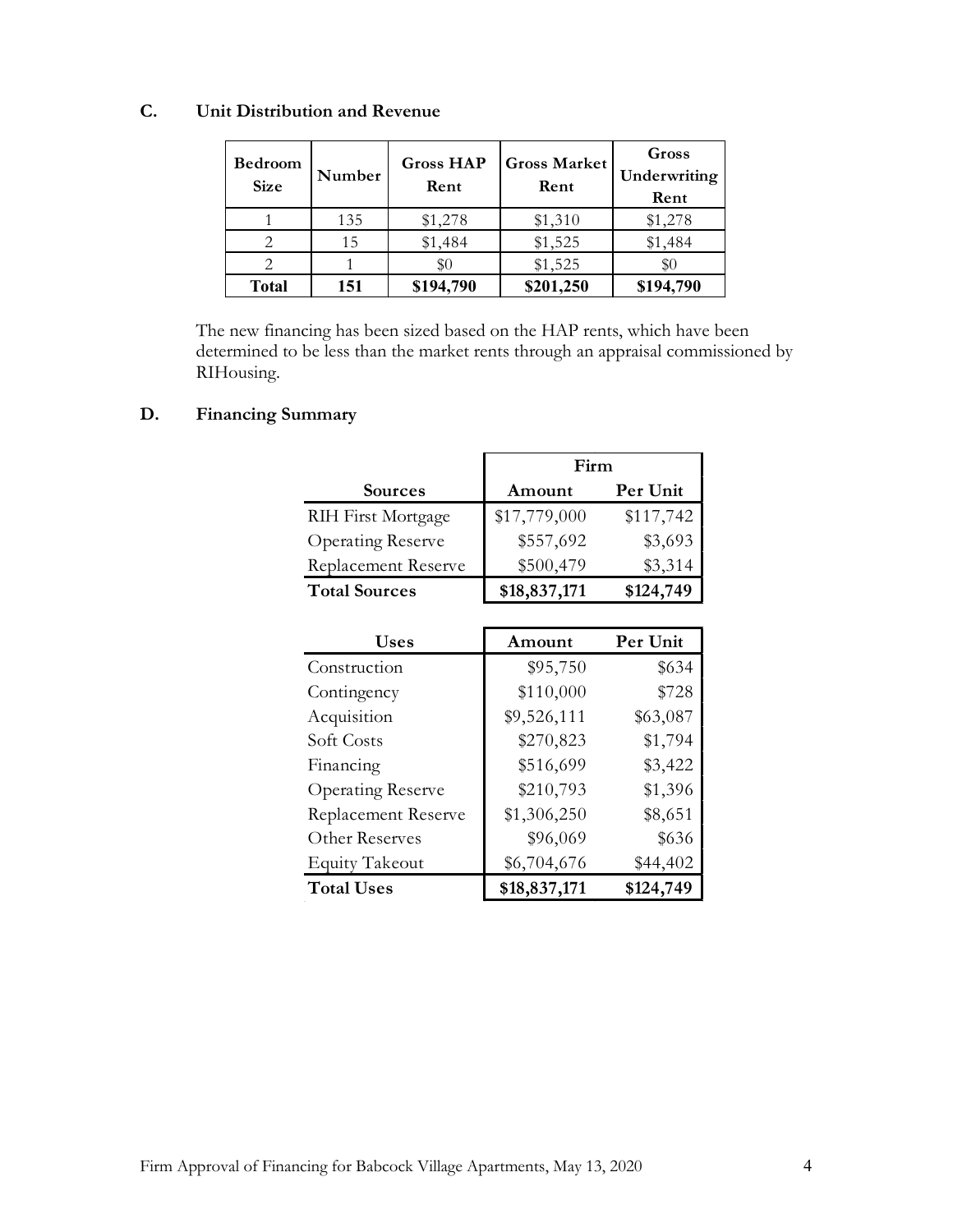# **Attachment B Term Sheet – Babcock Village**

| Borrower:                     | New Babson Associates, LP                                                                                                                                                                                                                                                                                                                                                                                                |  |
|-------------------------------|--------------------------------------------------------------------------------------------------------------------------------------------------------------------------------------------------------------------------------------------------------------------------------------------------------------------------------------------------------------------------------------------------------------------------|--|
| Rents:                        | Underwriting rents are the lower of HAP rents or market rents<br>as determined by a certified appraiser commissioned by Rhode<br>and Mortgage Finance<br>Island Housing<br>Corporation<br>("RIHousing").                                                                                                                                                                                                                 |  |
| Mortgage Term:                | The loan term will be for 40 years with a balloon payment of<br>the outstanding principal balance after 30 years.                                                                                                                                                                                                                                                                                                        |  |
| <b>Excess Cash Flow:</b>      | Equity will be determined at the final advance of loan and will<br>be based on the difference between the loan and the appraised<br>value. As per RIHousing statutory regulations, the return on<br>equity ("ROE") shall be the average per annum yield on the<br>30-year US Treasury Bond plus 5%. Excess cash flow above<br>and beyond the ROE shall be divided between the owner and<br>the Affordable Housing Trust. |  |
| <b>Permanent Loan Rate:</b>   | The final loan rate will be determined at the time of the loan<br>closing based on market conditions. The current underwriting<br>rate is 4.375% and assumes a balloon structure.                                                                                                                                                                                                                                        |  |
| <b>Mortgage Insurance:</b>    | Credit enhancement provided through the HUD/HFA Risk<br>Sharing Program; Mortgage Insurance Premium ("MIP") is<br>0.125% of the outstanding loan amount annually. The first year<br>of MIP is due at closing.                                                                                                                                                                                                            |  |
| Collateral:                   | The Borrower will furnish as security for the loan, a first<br>mortgage covering the premises and a collateral assignment of<br>the rents and leases.                                                                                                                                                                                                                                                                    |  |
| Loan to Value Ratio:          | The RIHousing first mortgage may not exceed 90% of the as-<br>stabilized value, subject to the lower of HAP rents or market<br>rents as determined by a certified appraiser commissioned by<br>RIHousing.                                                                                                                                                                                                                |  |
| <b>Debt Service Coverage:</b> | The required debt service coverage ratio for sizing the<br>supportable first mortgage is a minimum of 1.15.                                                                                                                                                                                                                                                                                                              |  |
| Loan Fee:                     | At or before loan closing, Borrower shall remit to RIHousing<br>a first mortgage origination fee equal to $2\%$ of the first \$5<br>million of the loan and 1% on the balance of the loan amount.                                                                                                                                                                                                                        |  |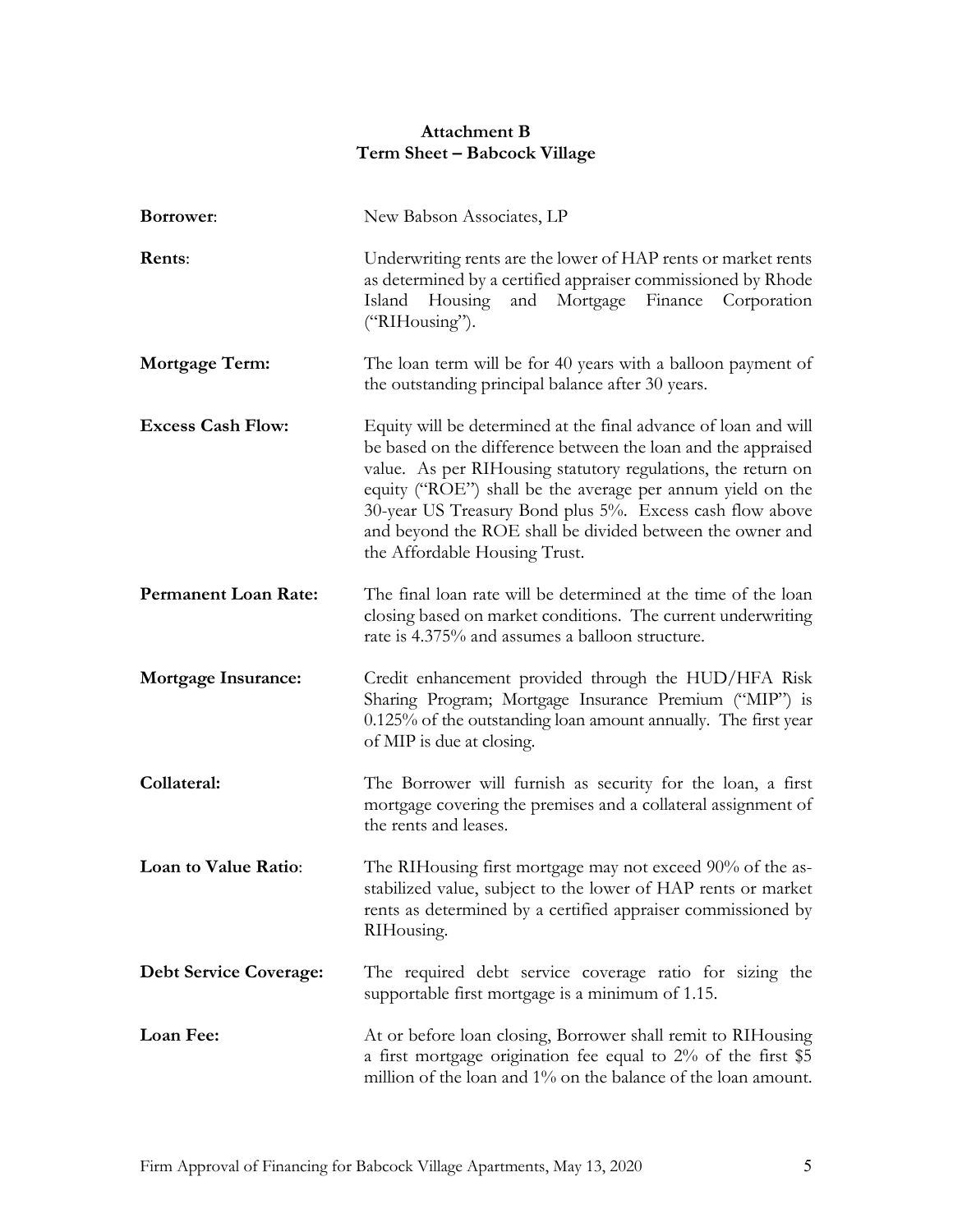| <b>Third Party Fees:</b>                    | The Borrower shall be responsible for paying any and all of<br>RIHousing's third-party fees required to complete<br>RIHousing's due diligence review and close the transaction.<br>Costs may be capitalized in the development budget; costs<br>exceeding those budgeted at closing will be the responsibility<br>of the Borrower.                                                                             |
|---------------------------------------------|----------------------------------------------------------------------------------------------------------------------------------------------------------------------------------------------------------------------------------------------------------------------------------------------------------------------------------------------------------------------------------------------------------------|
| <b>Replacement Reserves:</b>                | The Borrower shall capitalize a new replacement reserve<br>account in the amount of \$1,306,250. The Borrower shall<br>make monthly deposits to a replacement reserve, held by<br>lender, in an amount equal to \$300 per unit per year. The<br>lender reserves the right to modify the annual reserve<br>contribution over the term of the loan due to inflation or the<br>physical needs of the development. |
| <b>Operating Reserve:</b>                   | The Borrower shall capitalize an operating reserve at loan<br>closing in a total amount of \$210,793.                                                                                                                                                                                                                                                                                                          |
| <b>Insurance and Tax</b><br><b>Escrows:</b> | The Borrower will capitalize new insurance and tax escrows,<br>and the Borrower will continue to make monthly deposits<br>equal to one-twelfth of the annual billing.                                                                                                                                                                                                                                          |
| <b>Regulatory Agreement:</b>                | Borrower is required to sign an affordability agreement<br>restricting the units for 40 years from closing.                                                                                                                                                                                                                                                                                                    |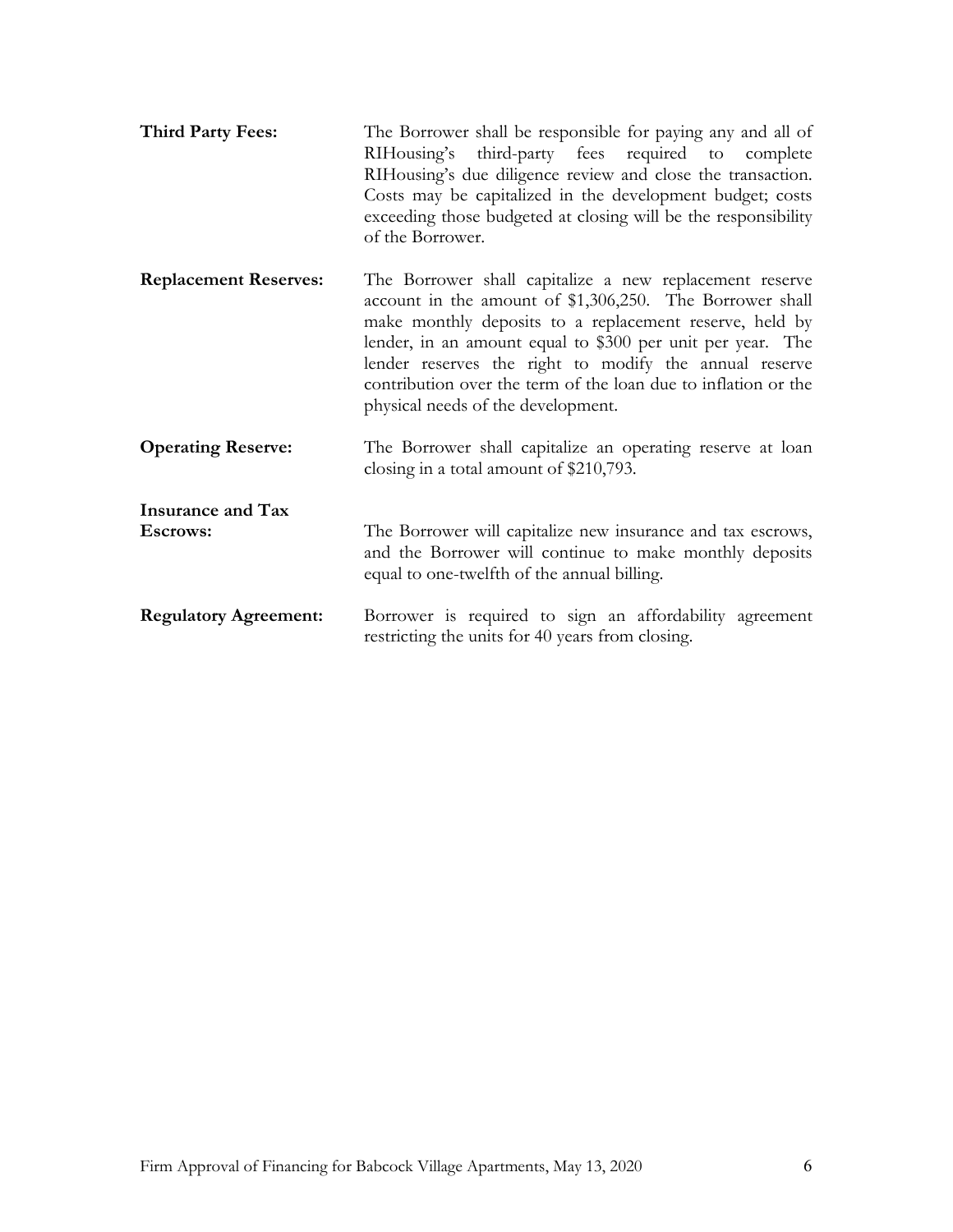#### **Attachment C Resolution of the Board of Commissioners of Rhode Island Housing and Mortgage Finance Corporation**

- **Whereas:** Rhode Island Housing and Mortgage Finance Corporation ("RIHousing") is authorized to make loans to mortgagors or sponsors for such developments as in the judgment of RIHousing have promise of supplying well-planned, well-designed apartment units, which will provide housing for low- and moderate-income persons or families, or the elderly, or others in locations where there is a need for such housing;
- **Whereas:** RIHousing intends to provide taxable loan funds for the purpose of financing qualified housing developments throughout the state;
- **Whereas:** said loan shall have a term not to exceed 40 years and shall be in the approximate amount sufficient to finance the mortgage, pay the costs of issuance, fund a capital reserve fund and provide the capitalized interest if determined to be necessary;
- **Whereas:** the applicant ("Applicant") listed below has presented an application to RIHousing requesting mortgage refinancing to rehabilitate the development ("Development") as set forth below:

| Development            | <b>Applicant</b> | Mortgage     |
|------------------------|------------------|--------------|
| <b>Babcock Village</b> | New Babson       |              |
| Apartments             | Associates, LP   | \$17,779,000 |

- **Whereas:** staff has reviewed the submission and determined that the Development may qualify for financing under RIHousing's enabling legislation, regulations, guidelines and policies;
- **Whereas:** RIHousing finds that:

(1) there exists a shortage of decent, safe, and sanitary housing at rentals or prices which persons and families of low or moderate income can afford within the general housing market area to be served by the proposed housing development;

(2) private enterprise and investment have been unable, without assistance, to provide an adequate supply of decent, safe, and sanitary housing in the general housing market area at prices which persons or families of low and moderate income can afford or to provide sufficient mortgage financing for residential housing for occupancy by those persons or families;

(3) the housing sponsor or sponsors undertaking the proposed housing development in this state will supply well planned, well designed housing for persons or families of low and moderate income and that those sponsors are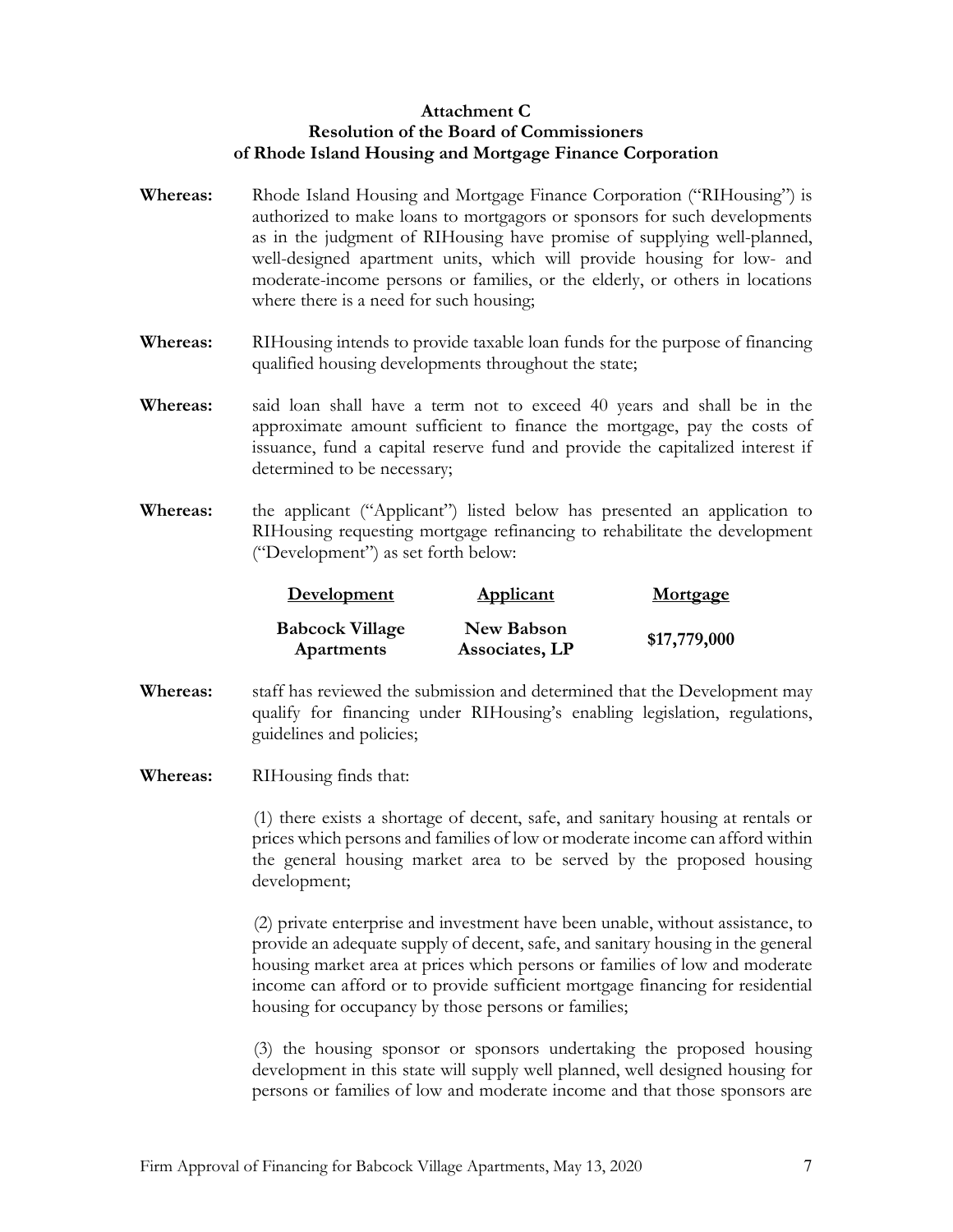financially responsible;

(4) the proposed housing development to be assisted pursuant to the provisions of this chapter will be of public use and will provide a public benefit; and

(5) the proposed housing development will be undertaken, and the housing sponsor or sponsors regulated pursuant to the authority and within the restrictions provided for by the Rhode Island Housing and Mortgage Finance Corporation Act, Chapter 55 of Title 42 of the Rhode Island General Laws.

#### **NOW, THEREFORE, IT IS HEREBY:**

- **Resolved:** that, subject to the special conditions listed below, RIHousing hereby authorizes firm approval of taxable refinancing to the Applicant in an amount not to exceed \$17,779,000 for rental housing known as Babcock Village Apartments located in Westerly, Rhode Island to be refinanced, with taxable funds;
- **Resolved:** that the foregoing resolutions are subject to the following conditions:
	- Approval by RIHousing of the final scope of the rehabilitation work.
	- Approval by RIHousing of construction specifications and supporting construction documentation.
	- FHA Risk Sharing approval from HUD for a minimum of 50% of the first mortgage.
	- Completion of all items required for firm commitment and closing in accordance with normal underwriting and processing requirements.
- **Resolved:** that the Executive Director, the Deputy Executive Director, or the Director of Development each acting singly, shall take any and all actions they deem necessary to carry out the foregoing resolutions.